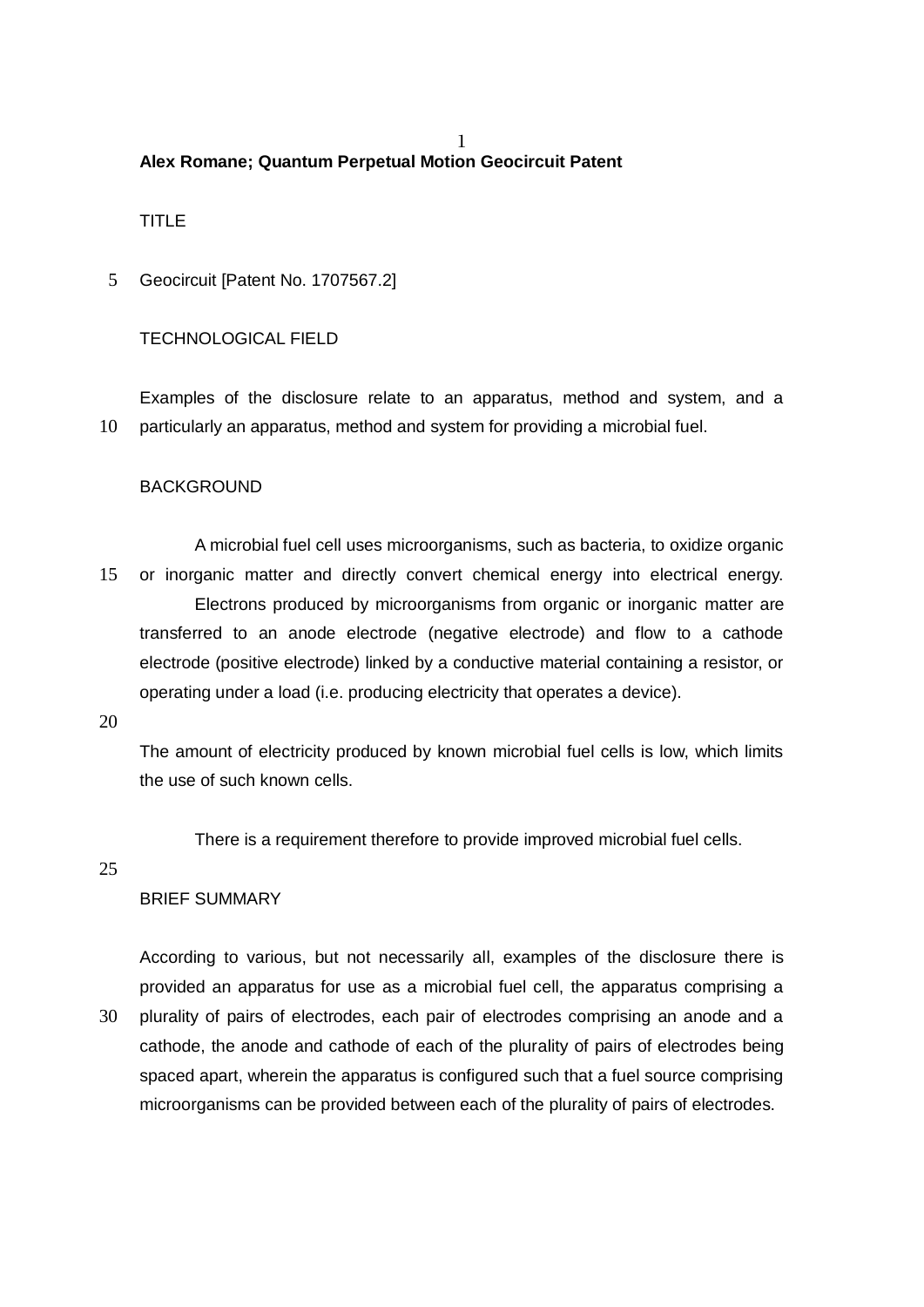An electrical connection may be provided between the anode and cathode of adjacent pairs of electrodes. The electrical connection may comprise an electrically conductive material. The electrically conductive material may comprise metal. The electrically conductive material may be the anode of a one of the pairs of electrodes,

2

5 which may be arranged to contact the cathode of an adjacent pair of electrodes. Adjacent pairs of electrodes may be linked through the electrical connection, and may be linked in series.

A plate may be provided between the anode and cathode of adjacent pairs of 10 electrodes. The plate may comprise a polymer, which polymer may comprise hemp.

The anode may be arranged to form a bridge over the plate to contact the cathode.

The anode may comprise zinc. The cathode may comprise copper.

15

The apparatus may comprise a housing, wherein the plurality of pairs of electrodes are located in the housing. The housing may comprise a polymer, which polymer may comprise hemp.

20 The housing may comprise a lid configured to sealingly close the housing to isolate the internal environment of the housing.

The plates provided between the anode and cathode of adjacent pairs of electrodes may be integrally formed in the housing.

25

Electrically conductive wire containing a resistor or operating under a load may connect the terminal ends of the apparatus.

 According to various, but not necessarily all, examples of the disclosure there is 30 provided a system, the system comprising an apparatus as defined in any of the preceding paragraphs and a fuel source comprising microorganisms.

The fuel source may comprise organic or inorganic material which is capable of being oxidised by the microorganisms. The fuel source may comprise soil.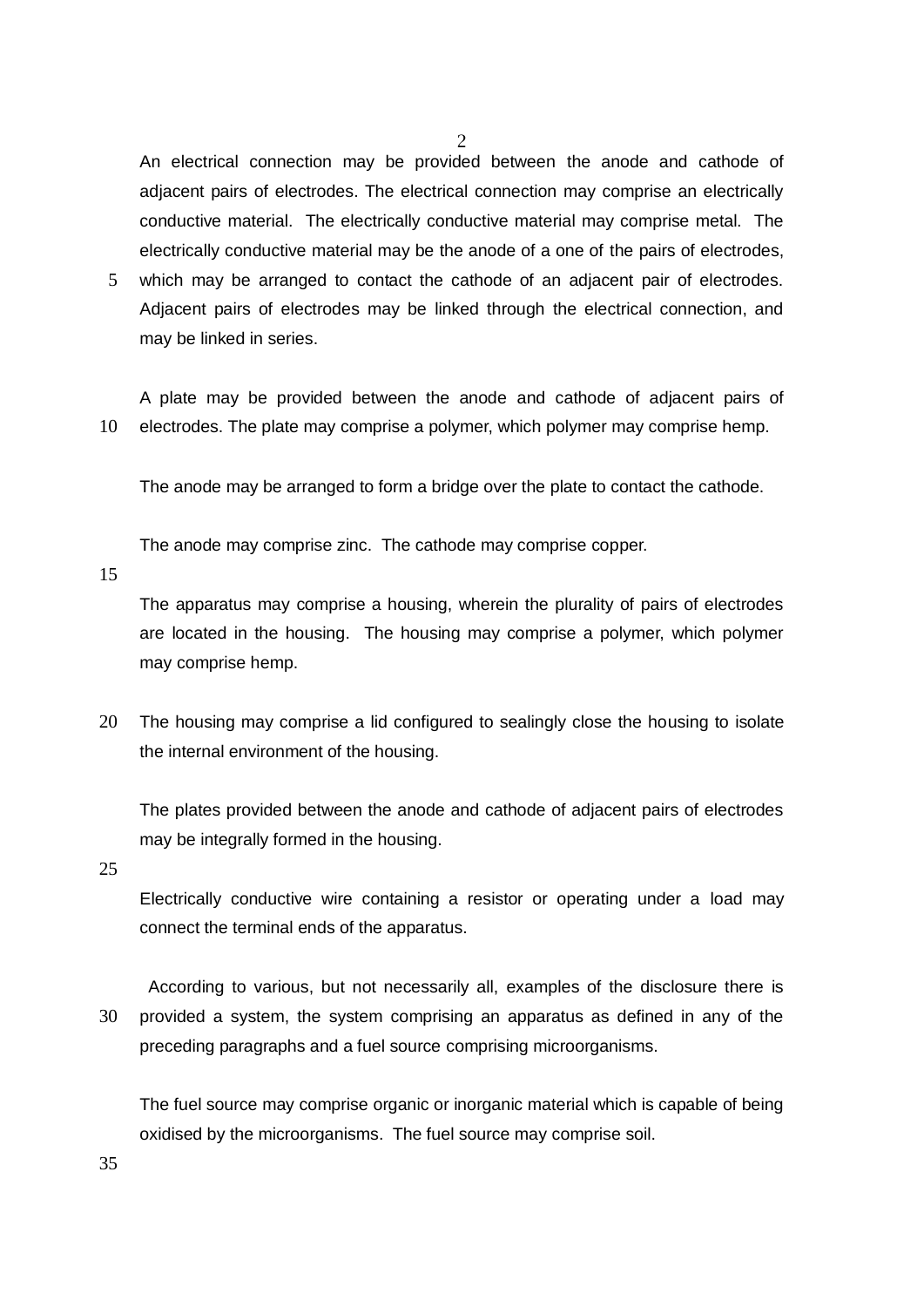According to various, but not necessarily all, examples of the disclosure there is provided a method comprising providing an apparatus for use as a microbial fuel cell, the apparatus comprising a plurality of pairs of electrodes, each pair of electrodes comprising an anode and a cathode, the anode and cathode of each of the plurality

3

5 of pairs of electrodes being spaced apart, wherein the apparatus is configured such that a fuel source comprising microorganisms can be provided between each of the plurality of pairs of electrodes.

The apparatus may comprise any of the features described in any of the preceding 10 statements or following description.

The system may comprise any of the features described in any of the preceding statements or following description.

15 The methods may comprise any of the features described in any of the preceding statements or following description.

According to various, but not necessarily all, examples of the disclosure there may be provided examples as claimed in the appended claims.

20

## BRIEF DESCRIPTION

For a better understanding of various examples that are useful for understanding the detailed description, reference will now be made by way of example only to the 25 accompanying drawings in which:

- Fig. 1 schematically illustrates an apparatus;
- Fig. 2 schematically illustrates an apparatus in perspective view;
- Fig. 3 schematically illustrates the apparatus of Fig. 2 viewed from above;
- 30 Fig. 4 schematically illustrates a part of the apparatus of Fig. 2 in perspective view, and the method steps to form that part; and Fig. 5 schematically illustrates a system.

## DETAILED DESCRIPTION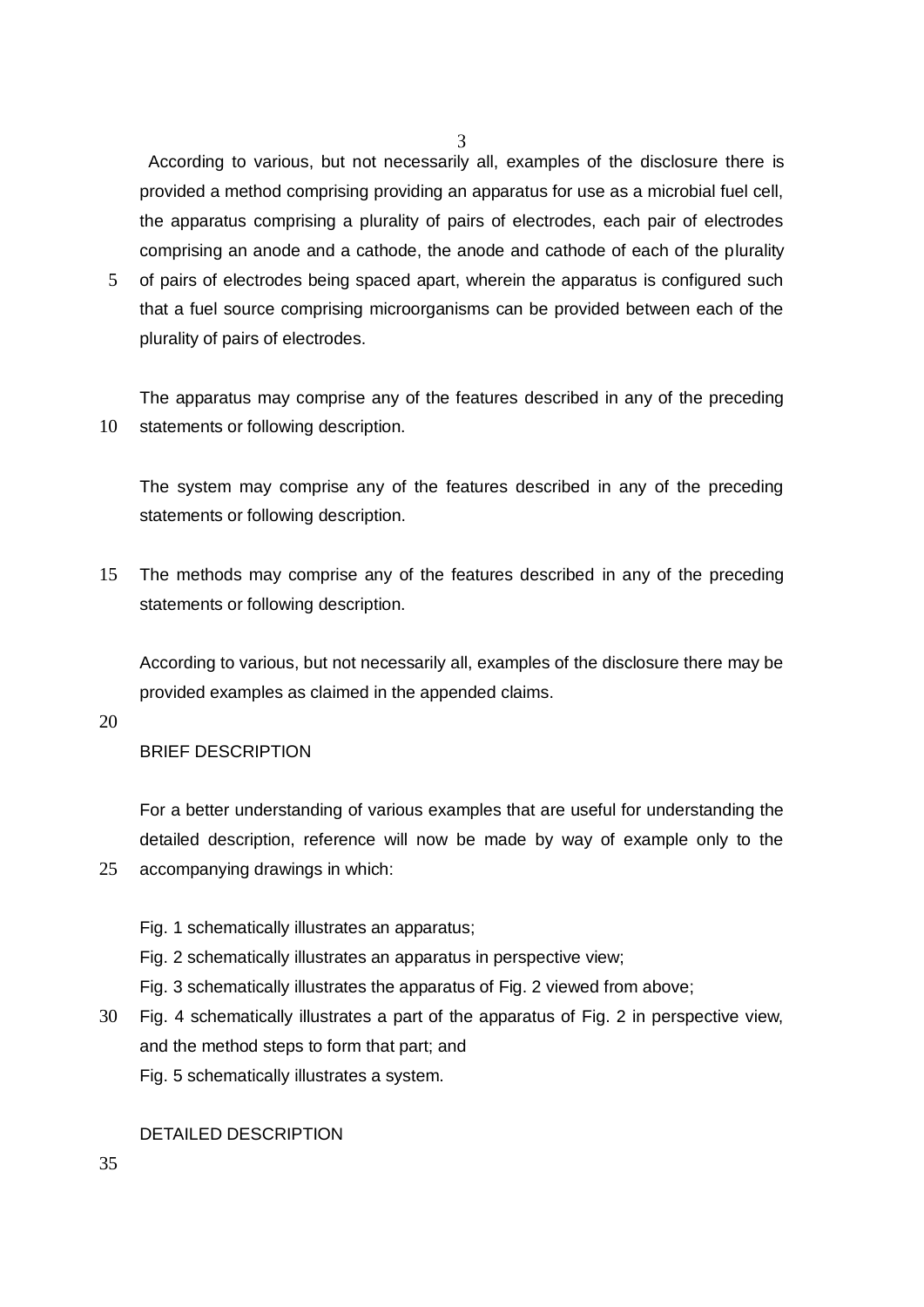Figs. 1 to 4 illustrate an apparatus 10 and method according to examples of the present disclosure, and Fig. 5 illustrates a system according to examples of the present disclosure.

5 The apparatus 10 is provided for use as a microbial fuel cell. The apparatus 10 comprises a plurality of pairs of electrodes 12. In the example illustrated in Fig. 1, three pairs of electrodes 12 are provided. In the example provided in Figs. 2 and 3, eleven pairs of electrodes 12 are provided. It will be appreciated that any number of pairs of electrodes 12 could be provided.

10

Each pair of electrodes 12 comprises an anode 14 and a cathode 16. The anode may comprise zinc. The cathode may comprise copper. The anode and cathode may be in the form of plates.

15 The anode 14 and cathode 16 of each of the plurality of pairs of electrodes 12 are spaced apart. A gap 18 is therefore provided between each respective pair of electrodes 12. The apparatus 10 is configured such that a fuel source 20, as illustrated in Fig. 5, comprising microorganisms can be provided in the gap 18 between each of the plurality of pairs of electrodes 12. In practice, all the gaps 18 20 would be filled with the fuel source 20.

An electrical connection 22 is provided between the anode 14 and cathode16 of adjacent pairs of electrodes. The electrical connection 22 comprises an electrically conductive material. The electrically conductive material may comprise any 25 electrically conductive metal. The electrically conductive material may be the anode 14 of a one of the pairs of electrodes 12. As best illustrated in Fig. 4, the anode 14 may be arranged to contact the cathode 16 of an adjacent pair of electrodes 12.

Adjacent pairs of electrodes 12 are linked through the electrical connection 22. In 30 some examples, adjacent pairs of electrodes 12 are linked in series through the electrical connection 22. In other examples, adjacent pairs of electrodes 12 are linked in parallel through the electrical connection 22.

4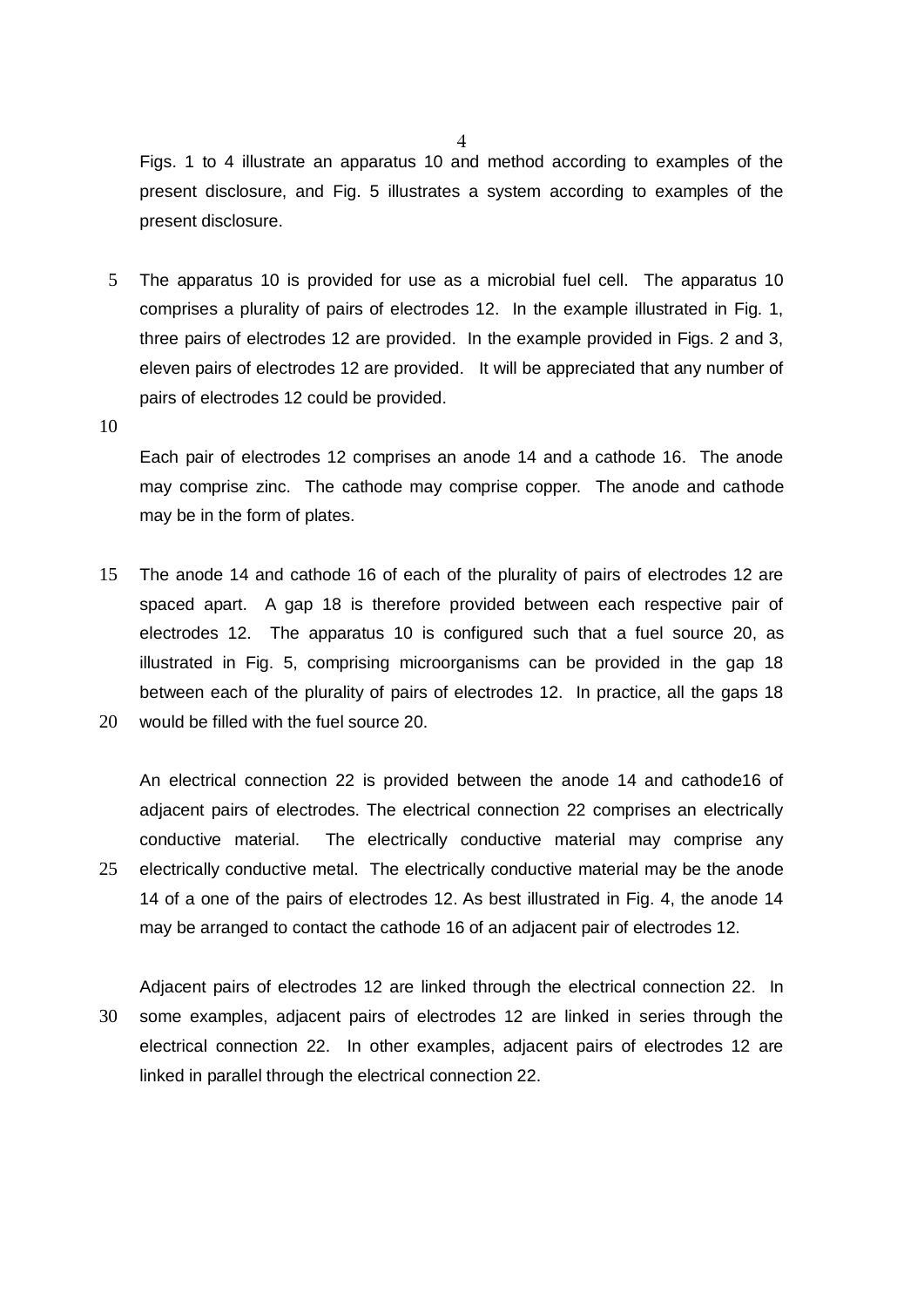A plate 24 is provided between the anode 14 and cathode 16 of adjacent pairs of electrodes 12. The plate 24 may comprise a polymer, which polymer may comprise hemp, for instance, hemp based plastics.

- 5 The anode 14 may be arranged to form a bridge 26 over the plate 24 to contact the cathode 16. The anode 14 and bridge 26 may be formed from a single piece of material. The bridge 26 may have a reduced width relative to the remainder of the anode 14. The bridge 26 may be pressed between the plate 24 and the cathode 16.
- 10 The apparatus 10 may comprise a housing 28, wherein the plurality of pairs of electrodes 12 are located in the housing 28. The housing 28 may comprise a polymer, which polymer may comprise hemp.
- The housing 28 may comprise a lid (not illustrated in drawings) configured to 15 sealingly close the housing 28 to isolate the internal environment of the housing 28. The lid may be connected to the housing 28 by any suitable means, for instance, a clip formation 30.

The plates 24 provided between the anode 14 and cathode 16 of adjacent pairs of 20 electrodes 12 may be integrally formed in the housing 28. This ensures a robust construction. An assembly comprising the housing 28 and plates 24 may be formed by 3D printing.

Electrically conductive wire 32 containing a resistor or operating under a load 25 connects the terminal ends 34 of the apparatus 10.

 Fig. 5 illustrates a system 100 comprising an apparatus 10 described above, and a fuel source 20 comprising microorganisms. In one example, the fuel source 20 comprising microorganisms is provided in the gap 18 between each of the plurality of 30 pairs of electrodes 12 to a level indicated by the reference 36. In use, the system can generate electricity from sustainable fuel source 20. Furthermore, the voltage output of the system 100 is a function of the number of electrode pairs 12 provided in series in the apparatus 10. Accordingly, the voltage output is the sum of the voltages

- provided by each respective pair of electrodes 12 in the series. In some examples,
- 35 the system 100 generates between 5.5 and 22 volts per cubic inch of fuel source.

5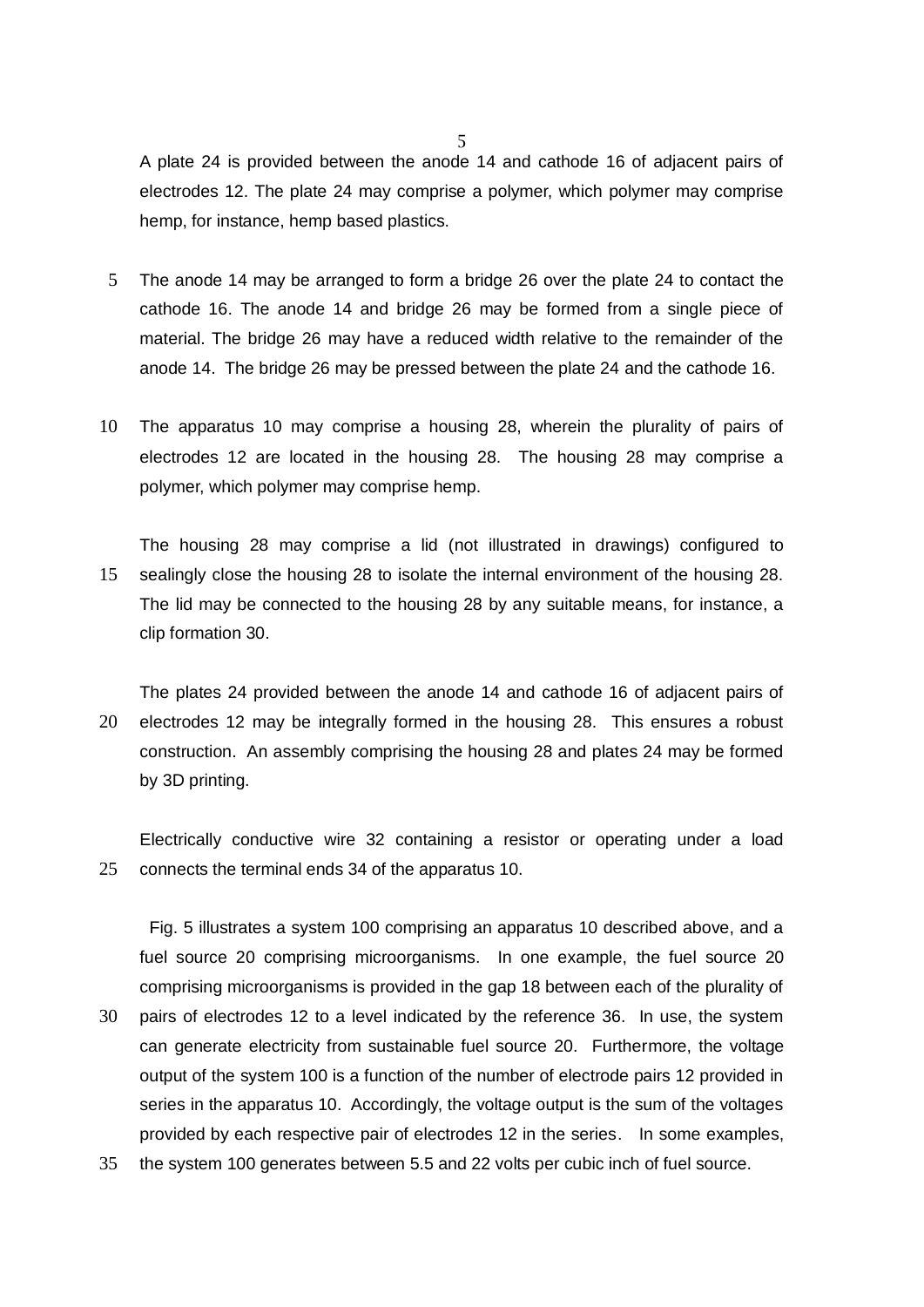The fuel source 20 may comprise organic or inorganic material which is capable of being oxidised by the microorganisms. In one example, the fuel source 20 comprises soil. In other examples, the fuel source may comprise any of pure citric acid, fruit

- 5 juice, for instance, lemon juice, vinegar, salad cream, shampoo, body wash gel, washing up liquid, water, milk, disinfectant, household cleaner, biodegradable lubricants, compost, fertilizer, milk shake, vehicle screen wash or salt, or combinations thereof. The system 100 therefore can be used to provide electricity from various fuel sources which fuel sources are abundant.
- 10

The microorganisms may be bacteria, and may be electrochemically active bacteria. In some examples, chemical mediators, such as neutral red or anthraquinone-2,6 disulfonate may be added to the system to allow electricity production by bacteria unable to otherwise use the electrodes. In other examples, the system may not

- 15 include a mediator, for instance, if the bacteria are electrochemically active. Examples of electrochemically active bacteria include Shewanella putrefaciens and Aeromonas hydrophila. Electron transfer from electrochemically active bacteria to the electrodes 14, 16 may be through conductive pilli, also known as nanowires.
- 20 The figures not only illustrate an apparatus 10 and system 100, but also a method of forming the apparatus 10. The method comprises providing an apparatus 10 for use as a microbial fuel cell, the apparatus 10 comprising a plurality of pairs of electrodes 12, each pair of electrodes 12 comprising an anode 14 and a cathode 16, the anode 14 and cathode 16 of each of the plurality of pairs of electrodes 12 being spaced 25 apart, wherein the apparatus 10 is configured such that a fuel source 20 comprising microorganisms can be provided between each of the plurality of pairs of electrodes 12.

There is thus described an apparatus, system and method with a number of 30 advantages as described above. Additionally, components of the apparatus 10 are manufactured from renewable lightweight materials. The manufacture of the apparatus 10 does not require oil, as hemp based polymers are used. The apparatus 10 is therefore lightweight and portable. The apparatus 10 is also inexpensive to manufacture.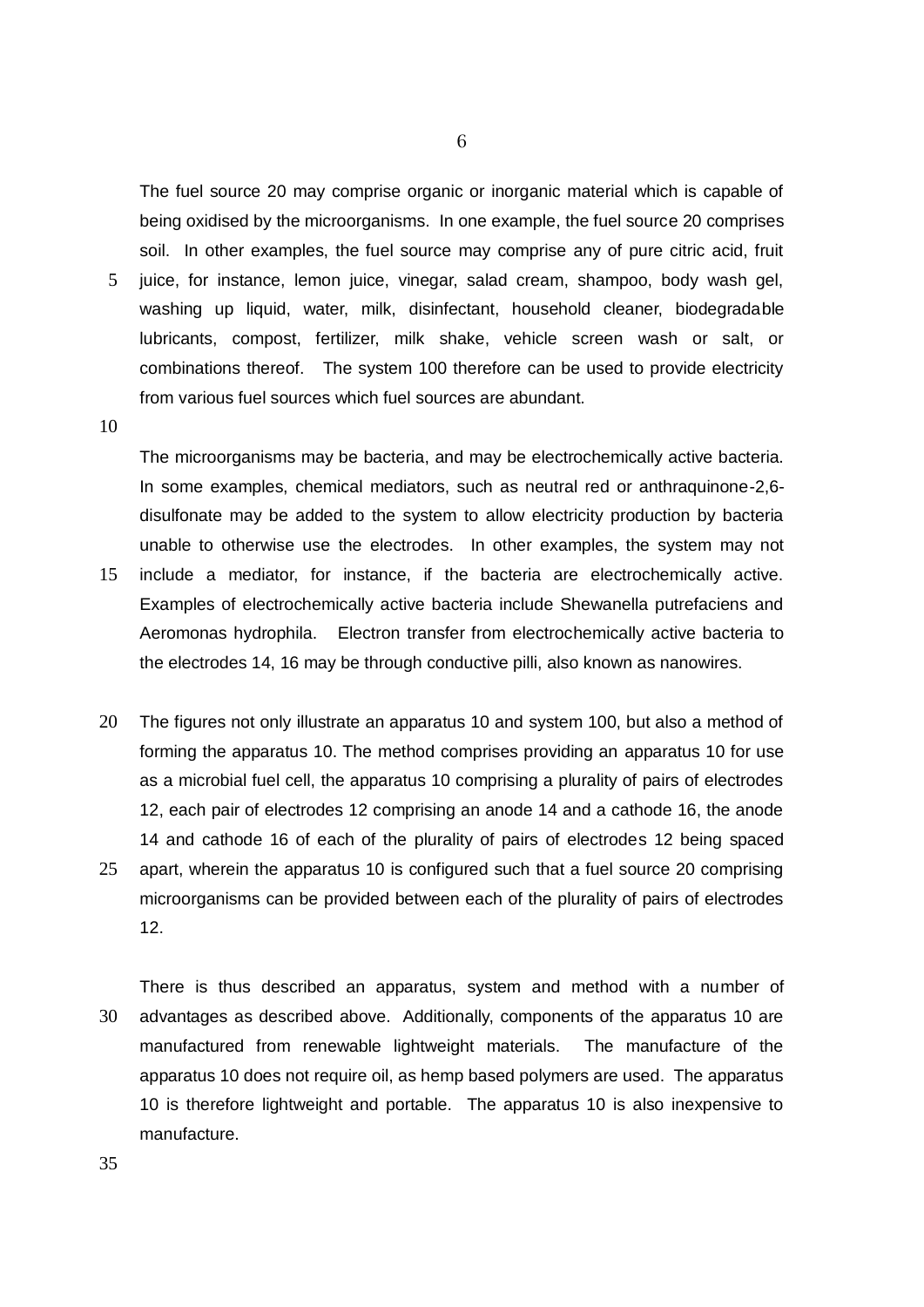7

Although embodiments of the present invention have been described in the preceding paragraphs with reference to various examples, it should be appreciated that modifications to the examples given can be made without departing from the scope of the invention as claimed. For instance, multiple apparatus 10 can be 5 linked together to provide a larger system 100 with a greater voltage output.

Features described in the preceding description may be used in combinations other than the combinations explicitly described.

10 Although functions have been described with reference to certain features, those functions may be performable by other features whether described or not.

Although features have been described with reference to certain embodiments, those features may also be present in other embodiments whether 15 described or not.

The term "comprise" is used in this document with an inclusive not an exclusive meaning. That is any reference to X comprising Y indicates that X may comprise only one Y or may comprise more than one Y. If it is intended to use 20 "comprise" with an exclusive meaning then it will be made clear in the context by referring to "comprising only one…" or by using "consisting".

In this brief description, reference has been made to various examples. The description of features or functions in relation to an example indicates that those 25 features or functions are present in that example. The use of the term "example" or "for example" or "may" in the text denotes, whether explicitly stated or not, that such features or functions are present in at least the described example, whether described as an example or not, and that they can be, but are not necessarily, present in some of or all other examples. Thus "example", "for example" or "may"

- 30 refers to a particular instance in a class of examples. A property of the instance can be a property of only that instance or a property of the class or a property of a subclass of the class that comprise some but not all of the instances in the class. It is therefore implicitly disclosed that a features described with reference to one example but not with reference to another example, can where possible be used in that other
- 35 example but does not necessarily have to be used in that other example.